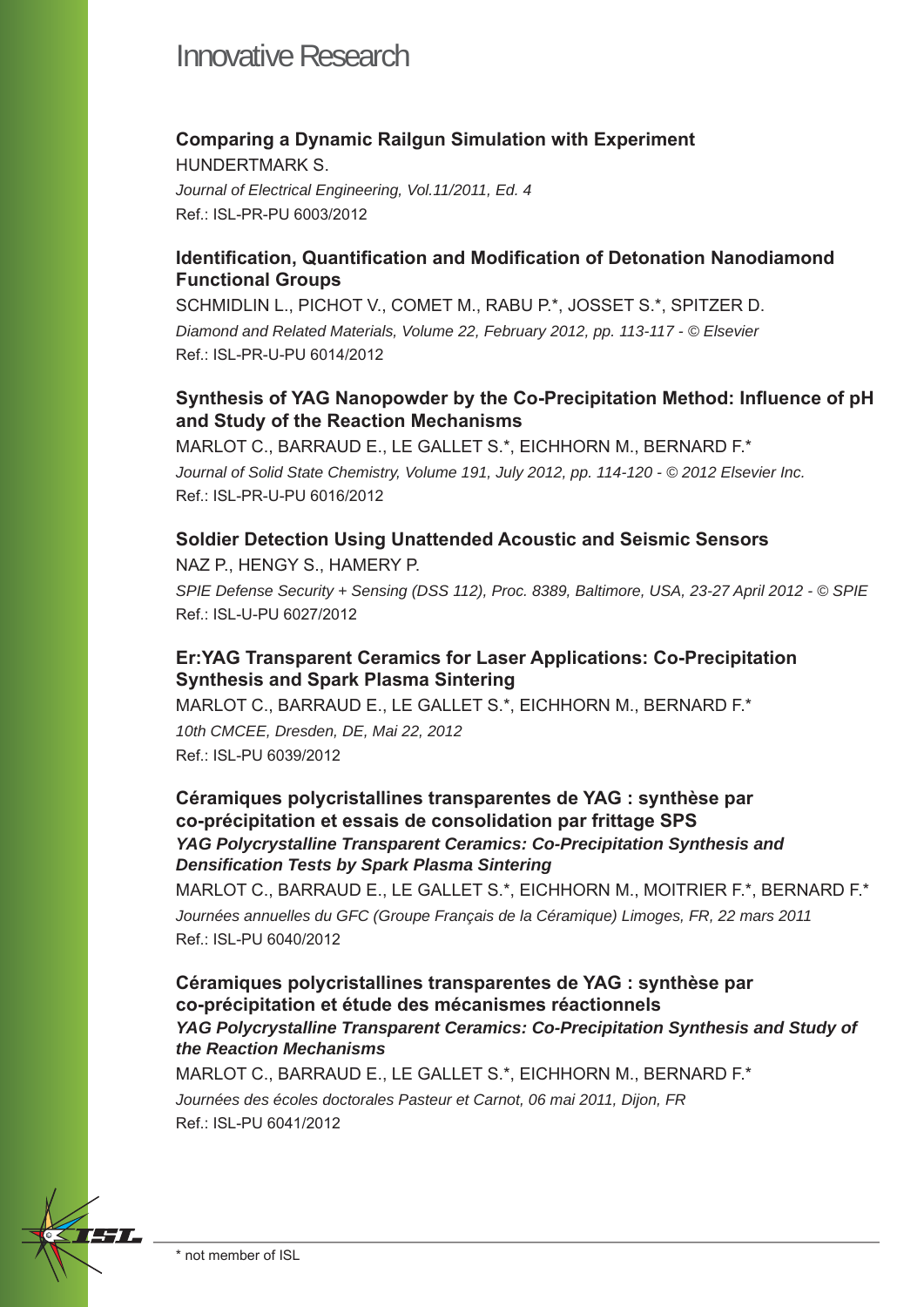## **YAG Transparent Ceramics for Laser Applications: Co-Precipitation Synthesis**  and Densification Tests by Spark Plasma Sintering

MARLOT C., BARRAUD E., LE GALLET S.\*, EICHHORN M., BERNARD F.\* *Student Speech Contest of the French Ceramics Group, April 7, 2011, Paris, FR* Ref.: ISL-PU 6042/2012

#### **Céramiques transparentes YAG pour applications laser : Synthèse par co-précipitation et frittage SPS**

#### *YAG Transparent Ceramics for Laser Applications: Co-precipitation Synthesis and Spark Plasma Sintering*

MARLOT C., BARRAUD E., LE GALLET S.\*, EICHHORN M., BERNARD F.\* *STP2012 - 7ème Colloque Science et Technologie des Poudres, Toulouse, FR, 4-6 juillet 2012* Ref.: ISL-PR-PU 6046/2012

#### **Spark Plasma Sintering of YAG Transparent Ceramics**

MARLOT C., BARRAUD E., LE GALLET S.\*, EICHHORN M., BERNARD F.\* *13th European Inter-Regional Conference on Ceramics, September 12-14, 2012, Barcelona, ES* Ref.: ISL-PR-PU 6047/2012

#### **Céramiques transparentes YAG pour applications laser : Synthèse par**  co-précipitation et densification par frittage SPS

#### *YAG Transparent Ceramics for Laser Applications: Co-precipitation Synthesis and Spark Plasma Sintering*

MARLOT C., BARRAUD E., LE GALLET S.\*, EICHHORN M., BERNARD F.\* *7ème Colloque Science et Technologie des Poudres, 04 juillet 2012, Toulouse, FR* Ref.: ISL-PU 6048/2012

#### **Deformation Analysis of Railgun Cross-Section**

GILDUTIS P.\*, KAČIANAUSKAS R.\*, SCHNEIDER M., STUPAK E.\*, STONKUS R.\* *© MECHANIKA, ISSN 1392-1207. 2012 Volume 18(3): 259-265* Ref.: ISL-PR-U-PU 6051/2012

#### **Élaboration de nanostructures d'oxyde de fer creuses à morphologie framboise** *Development of Nanostructured Iron Oxide Hollow Particles with a Raspberry Morphology*

GERBER O., BARRAUD E., LEMONNIER S., PICHON B.P.\*, BEGIN-COLIN S.\* *STP2012 - 7ème Colloque Science et Technologie des Poudres, Toulouse, FR, 4-6 juillet 2012* Ref.: ISL-PU 6052/2012

#### **Synthèse de nanopoudres magnétiques d'oxyde de fer avec une morphologie "framboise"**

#### *Development of Nanostructured Iron Oxides Hollow Particles with a Raspberry Morphology*

GERBER O., BARRAUD E., LEMONNIER S., PICHON B.\*, BEGIN D.\*, BEGIN S.\* *STP2012 - 7ème colloque Science et Technologie des Poudres, Toulouse, FR, 4-6 juillet 2012*  Ref.: ISL-PR-PU 6053/2012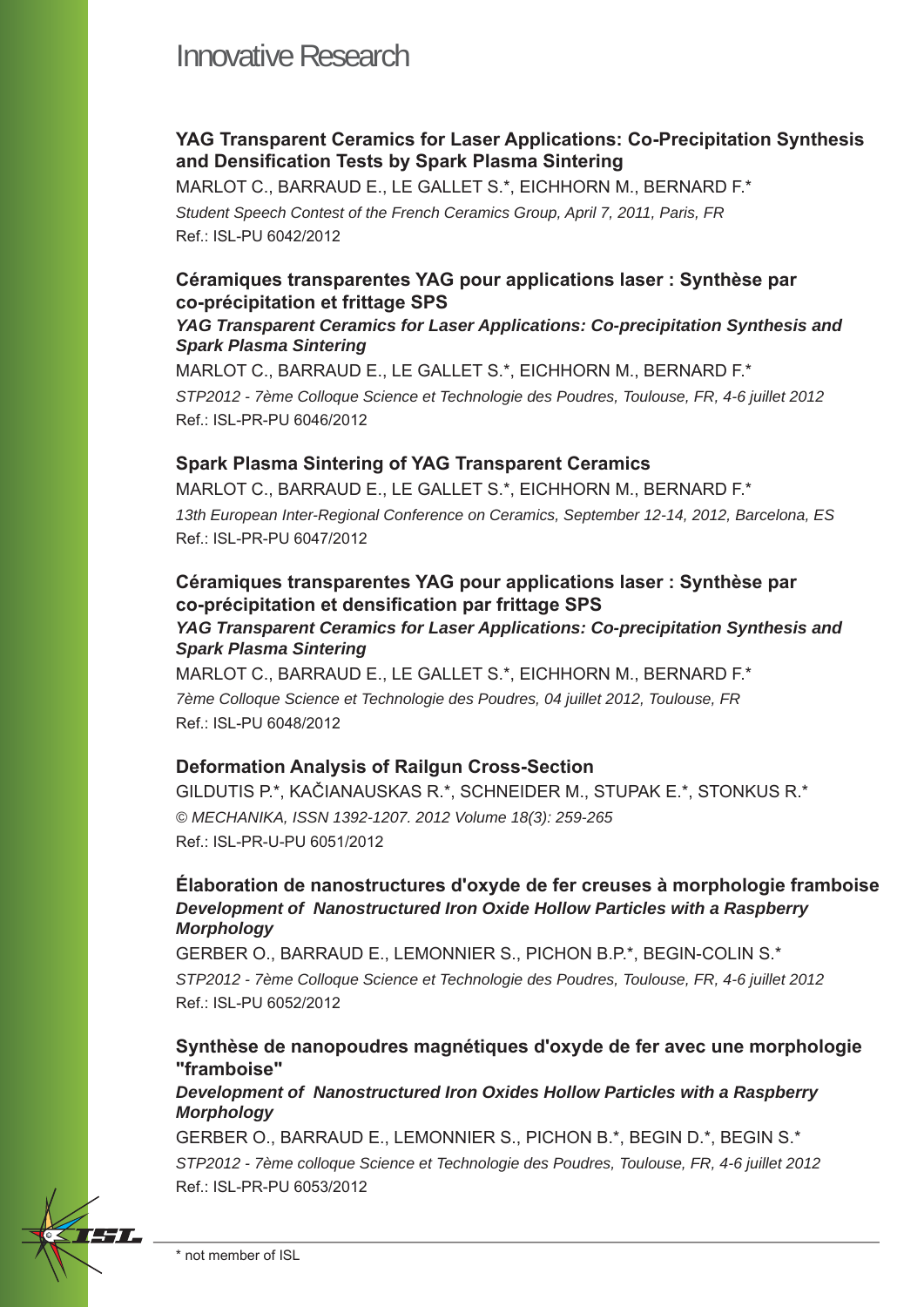## **Actively Q-Switched and Mode-Locked Tm3+-Doped Silicate 2 μm Fiber Laser for Supercontinuum Generation in Fluoride Fiber**

ECKERLE M., KIELECK C., ŚWIDERSKI J.\*, JACKSON S.D.\*, MAZÉ G.\*, EICHHORN M. *Optics Letters, Vol. 37, No. 4, February 15, 2012 - © 2012 Optical Society of America* Ref.: ISL-U-PU 6060/2012

## **Optical Parametric Generation in CdSiP<sub>2</sub> at 6.125 μm Pumped by 8 ns Long Pulses at 1064 nm**

MARCHEV G.\*, TYAZHEV A.\*, PETROV V.\*, SCHUNEMANN P.G.\*, ZAWILSKI K.T.\*, STÖPPLER G., EICHHORN M.

*Optics Letters, Vol. 37, No. 4, February 15, 2012 - © 2012 Optical Society of America* Ref.: ISL-U-PU 6061/2012

#### **Spark Plasma Sintering of YAG Transparent Ceramics**

MARLOT C., LE GALLET S.\*, NAIMI F.\*, BARRAUD E., EICHHORN M., BERNARD F.\* *13th European Inter-Regional Conference on Ceramics, Barcelona, ES, September 12-14, 2012* Ref.: ISL-PU 6067/2012

#### **YAG Transparent Ceramics for Laser Applications**

MARLOT C., BARRAUD E., LE GALLET S.\*, EICHHORN M., BERNARD F.\* *Conference MSE ''Materials Science and Engineering'', September 25–27, 2012, Darmstadt, DE* Ref.: ISL-PU 6069/2012

#### **YAG Transparent Ceramics for Laser Applications**

MARLOT C., BARRAUD E., LE GALLET S.\*, EICHHORN M., BERNARD F.\*

*2nd French-German Oxidecrystal/Dielectrica/Lasercrystal Workshop, ISL, Saint-Louis, FR, September 20-21, 2012*

Ref.: ISL-PU 6070/2012

#### **Hollow Iron Oxide Nanoparticles with Raspberry Morphology. Structural Characterisations and Electrochemical Evaluations**

GERBER O., BÉGIN-COLIN S.\*, PICHON B.P.\*, BARRAUD E., LEMONNIER S. *Conference MSE ''Materials Science and Engineering'', September 25–27, 2012, Darmstadt, DE* Ref.: ISL-PU 6071/2012

## **Experimental Investigation of a UHF Radio Link to a Railgun Projectile**

HUNDERTMARK S., KAUFFMANN Th., VINCENT G.

*IEEE Transactions on Plasma Science, Vol. 40, No. 9, pp. 2232-2236, Sept. 2012 - © 2012 IEEE* Ref.: ISL-PR-U-PU 6077/2012

#### **Transient 3-d Simulation of an Experimental Railgun Using Finite Element Methods**

HUNDERTMARK S., ROCH M.

*IEEE's 16th International Symposium on Electromagnetic Launch Technology (EML), Conference Proceedings, 2012, Beijing, CN, 15-19 May 2012 - © IEEE 2012* Ref.: ISL-U-PU 6087/2012

EST P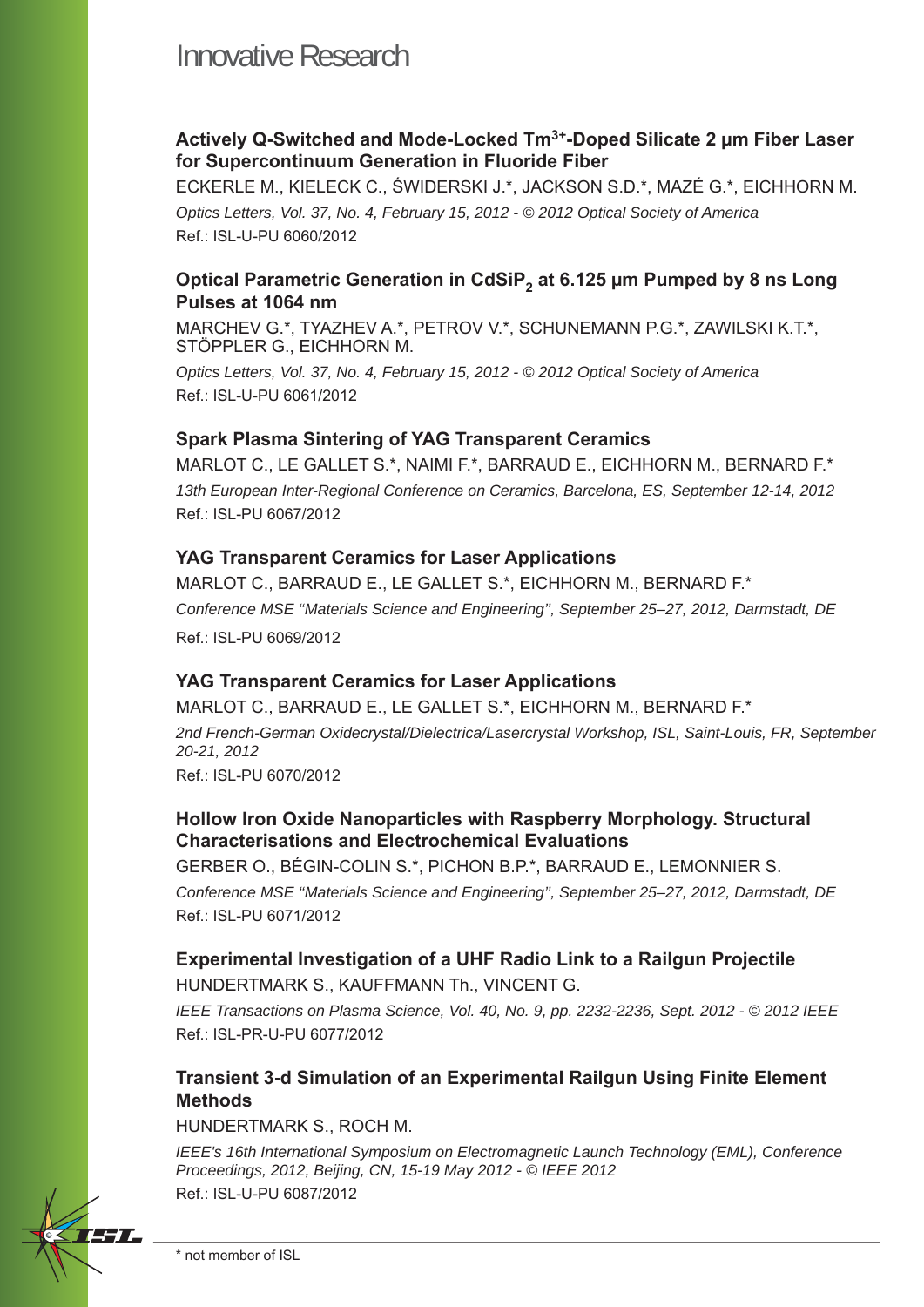### **Design of an Efficient Measurement Cell for Characterizing Sensing Properties of Nanostructured Sensitive Layers Coated on Chips**

BONNOT K., SIEGERT B., COTTINEAU T.\*, KELLER V.\*, SPITZER D. *Sensors and Actuators B, Vol. 166–167 (2012) pp. 829-832 - © 2012 Elsevier* Ref.: ISL-PR-U-PU 6091/2012

#### A Biophotonic Sensor for the Specific Detection of DMMP Vapors at the ppb **Level**

BONNOT K., SIEGERT B., PIAZZON N., SPITZER D., SANSANO J.\*, RODRIGO M.\*, CUESTA-SOTO F.\*, VARRIALE A.\*, D'AURIA S.\*, SANCHEZ N.\*, LOPEZ-ROYO F.\*, SANCHEZ J.J.\*

*N. Aschenbruck et al. (Eds.): Future Security 2012, CCIS 318, pp. 428-431, 2012 - © Springer-Verlag Berlin Heidelberg 2012*

Ref.: ISL-PR-U-PU 6092/2012

#### **Electrostatic Grafting of Diamond Nanoparticles towards 3D Diamond Nanostructures**

SPITZER D., COTTINEAU T.\*, PIAZZON N., JOSSET S., SCHNELL F., PRONKIN S.\*, SAVINOVA E.\*, KELLER V.\*

*Angewandte Chemie Int. Ed. 2012, 51, pp. 5334-5338 - © 2012 WILEY-VCH Verlag GmbH & Co. KGaA, Weinheim* Ref.: ISL-PR-U-PU 6094/2012

#### **Increase of Accuray for CBOS by Background Projection**

LEOPOLD F., JAGUSINSKI F., DEMEAUTIS C., OTA M.\*, KLATT D. *15th International Symposium on Flow Visualization, Minsk, BY, June 25-28, 2012 - © Springer 2012* Ref.: ISL-PR-U-PU 6108/2012

## **Reconstruction of the Density Field Using the Colored Background Oriented Schlieren Technique**

SOURGEN F., LEOPOLD F., KLATT D., JAGUSINSKI F., BERNER C., HAERTIG J. *Optics in Lasers and Engineering, Volume 50, No. 1, pp. 29-38, 2012 - © 2012 Elsevier B.V.*  Ref.: ISL-PR-U-PU 6109/2012

## **Molecularly Resolved Cellulose Nitrate: Imaging of the Nitropolymer by Atomic Force Microscopy**

SPITZER D., PIAZZON N., SCHÄFER M. *Imaging and Microscopy, Issue 1, p. 34, 2013* Ref.: ISL-PR-PU 6115/2012

#### **Mach Wave Noise of a Supersonic Jet**

OERTEL H.\*, SEILER F.\*, SRULIJES J. *ISFV15, Proceedings of the 15th International Symposium on Flow Visualization, Minsk, BY, June 25- 28, 2012* Ref.: ISL-PU 6116/2012

\* not member of ISL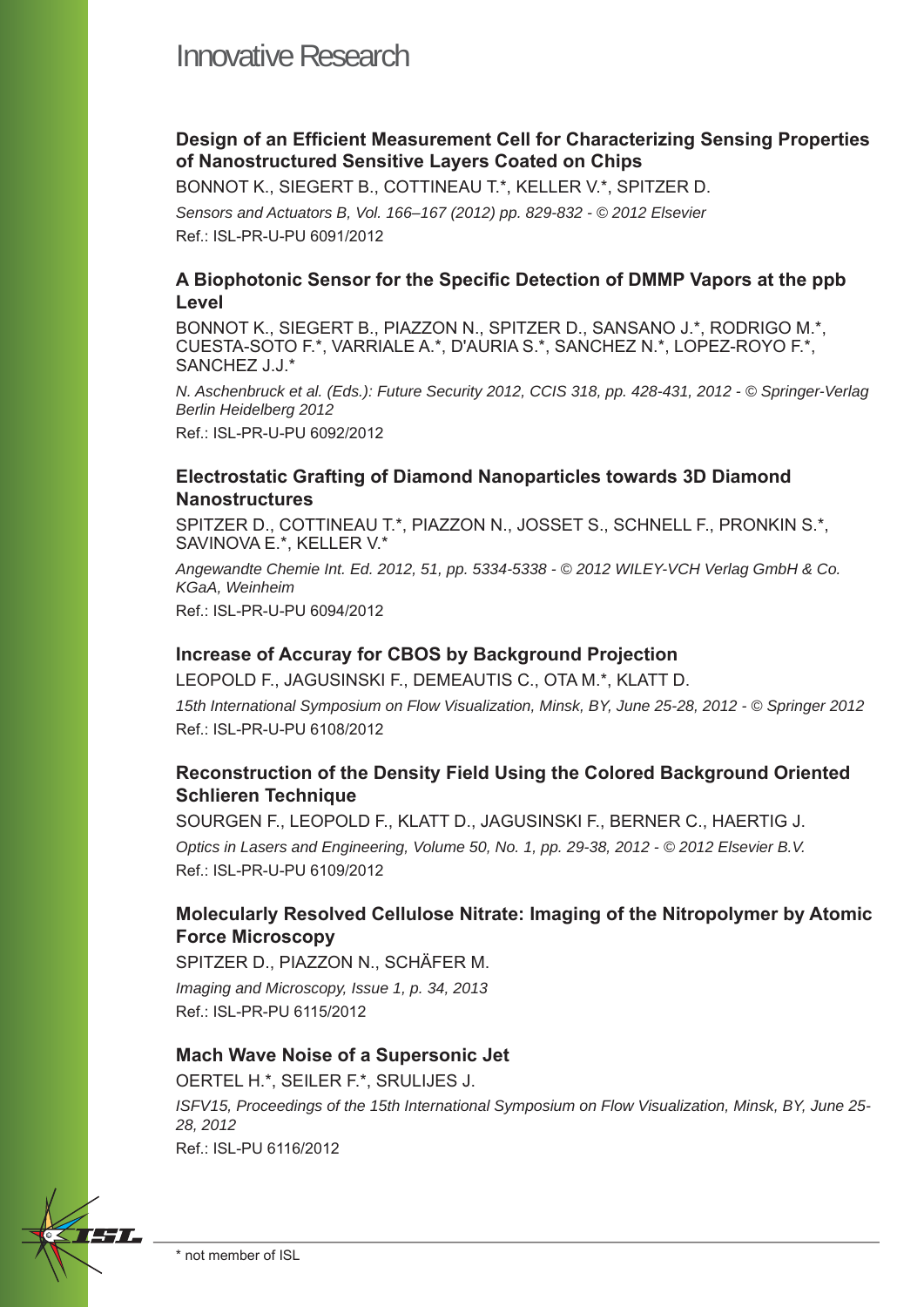## **ZGP RISTRA OPO Operating at 6.45 μm and Application in Surgery**

STÖPPLER G., EICHHORN M., SCHELLHORN M., BEEN S.L.\*, VERDAASDONK M.\* *Lasers, Sources, and Related Photonic Devices Technical Digest; Conference Paper: Advanced Solid-State Photonics (ASSP), San Diego/CA, January 29, 2012 - © 2012 OSA* Ref.: ISL-PR-U-PU 6015/2012

## **Imagerie active : la maturité des systèmes ouvre de vastes perspectives** *Active Imaging: System Maturity Offers Great Opportunities*

CHRISTNACHER F., MONNIN D., LAURENZIS M., LUTZ Y., MATWYSCHUK A. *Photoniques, Numéro 55, Septembre - Octobre 2011, pp. 44 - 51 - © EDP Sciences, 2011* Ref.: ISL-U-PU 6017/2012

#### **Investigation of Range-gated Imaging in Scattering Environments**

LAURENZIS M., CHRISTNACHER F., MONNIN D., SCHOLZ Th.\* *Optical Engineering 51(6), May 07, 2012 - © 2012 SPIE* Ref.: ISL-PR-U-PU 6022/2012

### **Homogeneous and Speckle-free Laser Illumination for Range-gated Imaging and Active Polarimetry**

LAURENZIS M., LUTZ Y., CHRISTNACHER F., MATWYSCHUK A., POYET J.-M. *Optical Engineering 51(6), May 07, 2012 - © 2012 SPIE* Ref.: ISL-PR-U-PU 6023/2012

#### **Vision through Scattering Media: Underwater Range-gated Active Imaging** CHRISTNACHER F., LAURENZIS M.

*ESM1/Naval Laser Applications Workshop (ESM1, IAP3, IAP4) European Defence Agency, Brussels, BE*

Ref.: ISL-PU 6058/2012

#### **Efficient Laser Emission in Ho<sup>3+</sup>:LiLuF, Grown by Micro-Pulling Down Method**

VERONESI S.\*, ZHANG Y.\*, TONELLI M.\*, SCHELLHORN M. *Optics Express, Vol. 20, No. 17, p. 18723 (2012) - © 2012 Optical Society of America* Ref.: ISL-PR-U-PU 6059/2012

#### **Gaussian-versus Flat-Top-Pumping of a mid-IR ZGP RISTRA OPO**

EICHHORN M., STÖPPLER G., SCHELLHORN M., ZAWILSKI K.T.\*, SCHUNEMANN P.G.\* *Applied Physics B, Lasers and Optics, January 2012 - © Springer-Verlag 2012* Ref.: ISL-PR-U-PU 6063/2012

#### **The European Air Defence High-Energy Laser Weapon Project**

DIENER K., PROTZ R.\* *SPIE Proceedings, Security and Defence 2012, Edinburgh, GB, September 24-27, 2012 - © SPIE 2012* Ref.: ISL-U-PU 6084/2012

77 T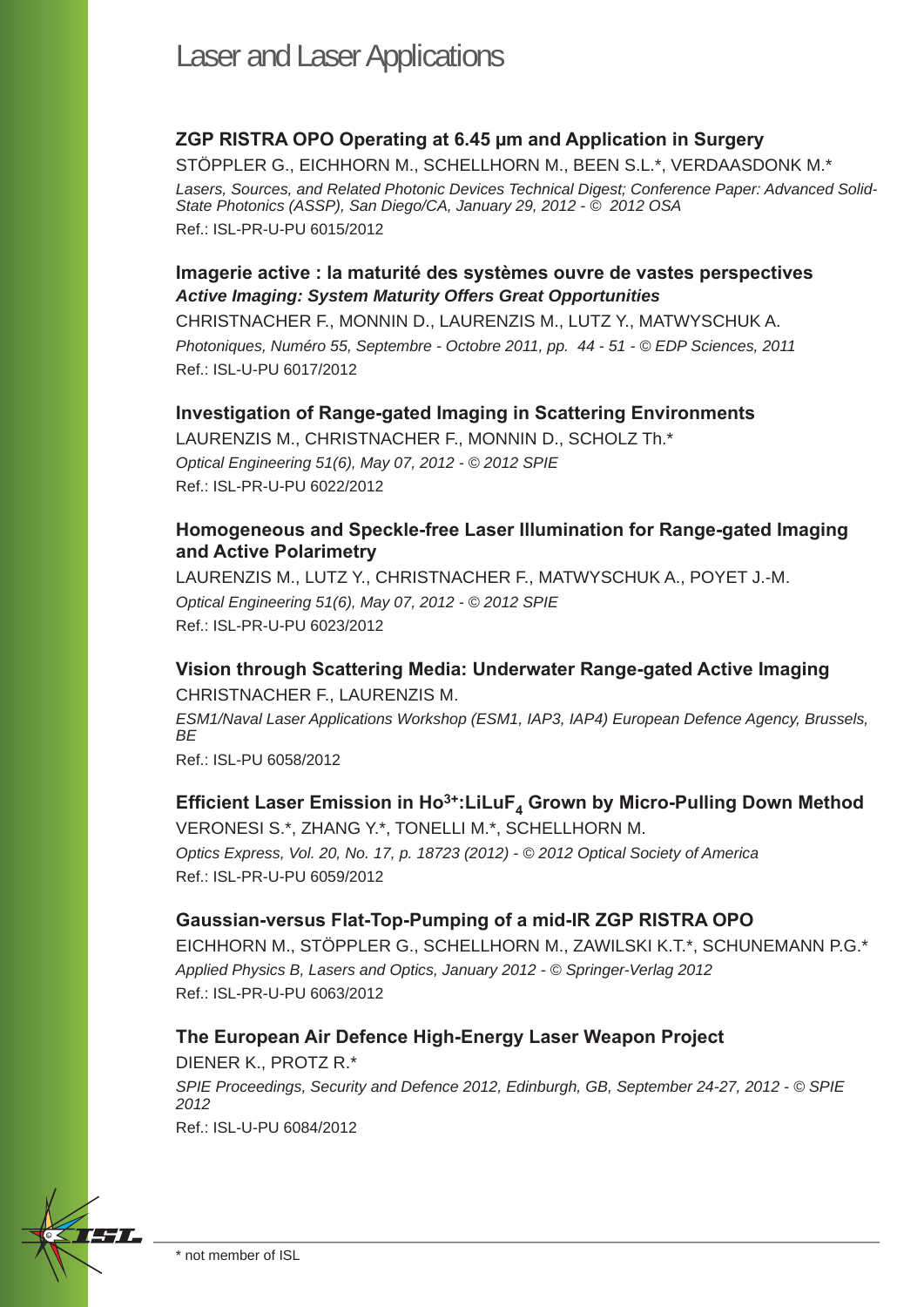# Laser and Laser Applications

## **Size and Shape Effects on the Nonlinear Optical Behavior of Silver Nanoparticles for Power Limiters**

MULLER O., DENGLER S.\*, RITT G.\*, EBERLE B.\* *Applied Optics, Vol. 51, No. 35, 2012 - © Optical Society of America 2012* Ref.: ISL-U-PU 6112/2012

FT L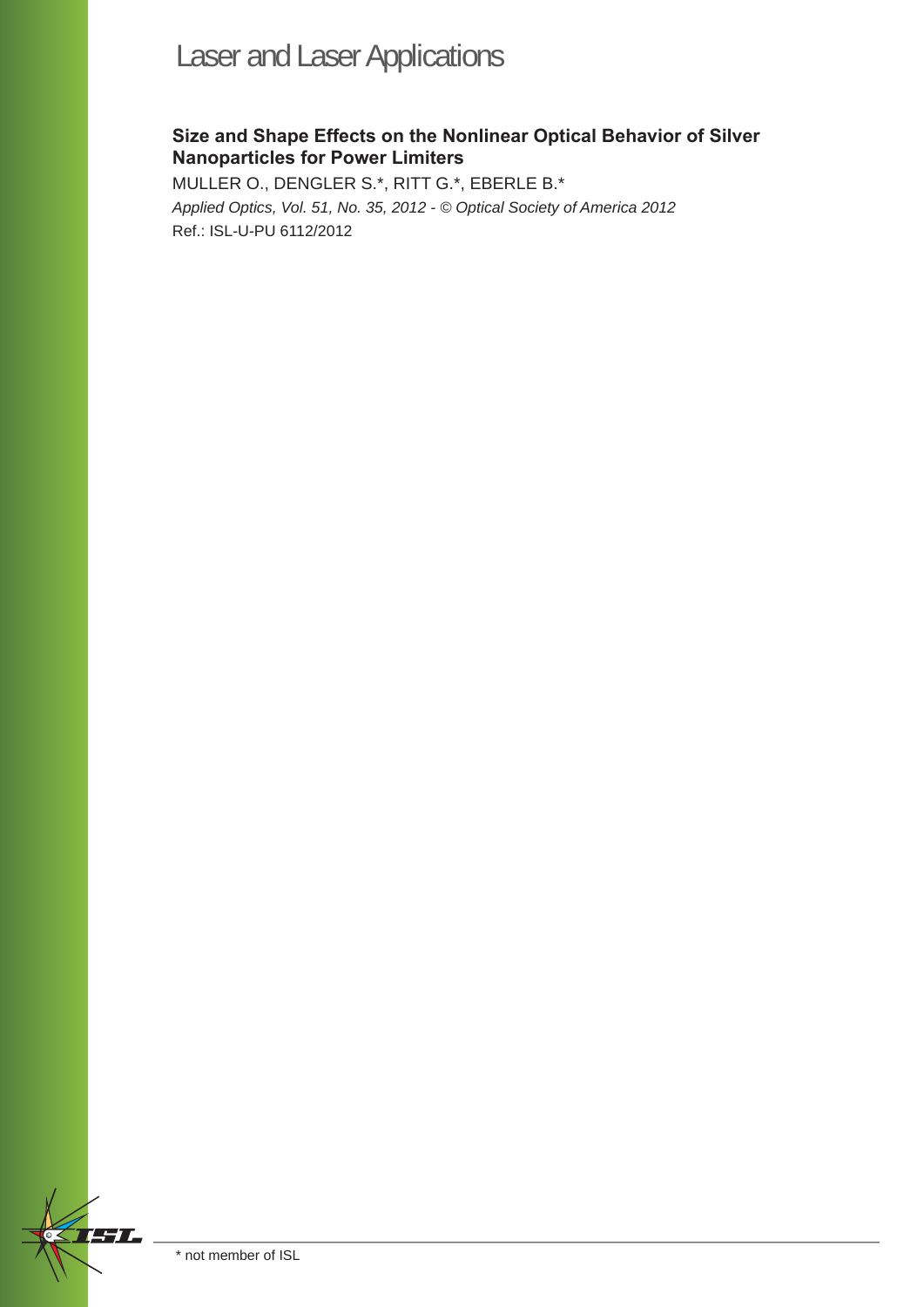## Perforation - Protection - Detonics

#### **Miniaturization of Micrometric SiC from a Detonation Process of Highly Energetic Material**

GIBOT P., MORY J., MOITRIER F., VIDAL D.\*, FOUSSON E., SPITZER D. *Powder Technology, Vol. 208 (2011), pp. 324-328 - © 2010 Elsevier B.V.* Ref.: ISL-PR-U-PU 6001/2012

#### **Continuous Crystallization of Submicrometer Energetic Compounds**

SPITZER D., BARAS Ch., SCHÄFER M., CISZEK F., SIEGERT B. *Propellants, Explosives, Pyrotechechnics, 2011, 36, pp. 65-74 - © 2011 Wiley-VCH Verlag GmbH & Co. KGaA, Weinheim* Ref.: ISL-PR-U-PU 6002/2012

#### **Highly Insensitive/Reactive Thermite Prepared from Cr<sub>2</sub>O<sub>3</sub> Nanoparticles**

GIBOT P.\*, COMET M., EICHHORN A., MULLER O., CISZEK F., BOEHRER Y., SCHNELL F. *Propellants, Explosives, Pyrotechechnics, 2011, 36, pp. 80-87 - © 2011 Wiley-VCH Verlag GmbH & Co. KGaA, Weinheim*

Ref.: ISL-PR-U-PU 6004/2012

#### **Synthesis of WO<sub>3</sub> Nanoparticles for Superthermites by the Template Method from Silica Spheres**

GIBOT P., COMET M., VIDAL L.\*, MOITRIER F., LACROIX F., SUMA Y., SCHNELL F., SPITZER D.

*Solid State Sciences 13 (2011) 908-914 - © 2011 Elsevier Masson SAS* Ref.: ISL-PR-U-PU 6006/2012

#### **Développement d'un nouveau procédé de frittage fl ash, le DCRS - Dynamic Compaction Resistance Sintering**

#### *Dynamic Compaction Ressistance Sintering: a New Flash Sintering Process Making Advanced Materials*

ACQUIER P., LEMONNIER S., TERNER C., BARRAUD E., ALLAIN-BONASSO N.\*, GROSDIDIER T.\*, RUSINEK A.\*

*Journées annuelles du Groupe Français de la Céramique (GFC), Mittelwihr, FR, avril 3-4, 2012* Ref.: ISL-PU 6025/2012

#### **DCRS - Dynamic Compaction Resistance Sintering. A New Flash Sintering Process for Making Advanced Materials**

ACQUIER P., LEMONNIER S., MOITRIER F., TERNER C., PINGUET S., MERLAT L., ALLAIN-BONASSO N.\*, BARRAUD E., GROSDIDIER T.\*, RUSINEK A.\*

*2nd International Workshop on Spark Plasma Sintering, Capbreton, FR, October 20-21, 2011* Ref.: ISL-PU 6028/2012

#### **Dynamic Compaction at High Deformation Rates of Powders Thanks to the Split Hopkinson Pressure Bar Apparatus**

ACQUIER P., LEMONNIER S., RUSINEK A.\*, GROSDIDIER T.\*, TERNER C., BARRAUD E., ALLAIN-BONASSO N.\*, CAPELLE J.\*

Ref.: ISL-PU 6029/2012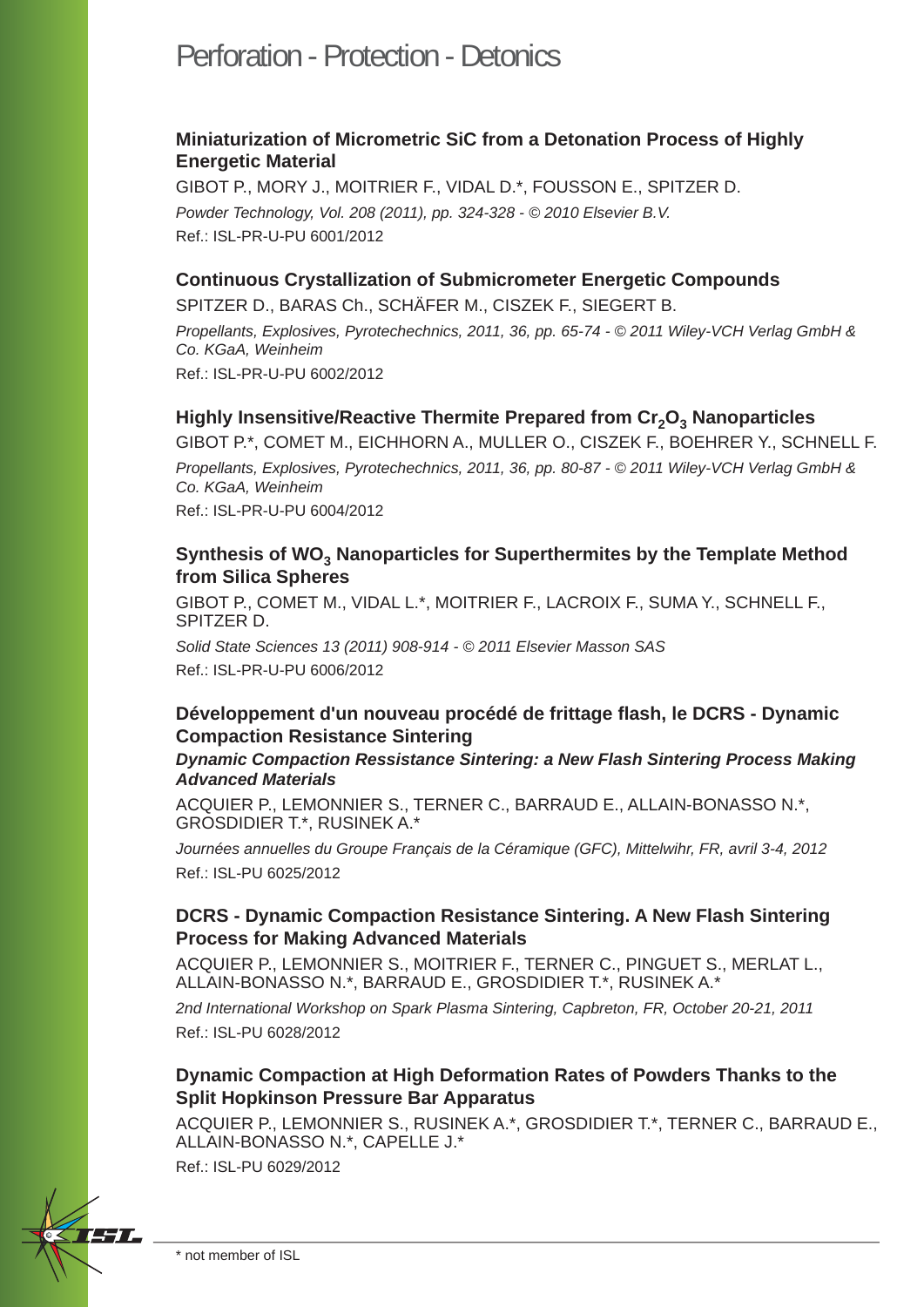## Perforation - Protection - Detonics

#### **Compaction dynamique de poudres soumises à de hautes vitesses de déformation par le dispositif des barres d'Hopkinson** *Dynamic Compaction at High Deformation Rates of Powders Thanks to the Split Hopkinson Pressure Bar Apparatus*

ACQUIER P., LEMONNIER S., RUSINEK A.\*, GROSDIDIER T.\*, TERNER C., BARRAUD E., ALLAIN-BONASSO N.\*, CAPELLE J.\*

*Colloque PMF 2011, Saint-Étienne, FR, 25 - 27 mai 2011* Ref.: ISL-PU 6030/2012

### **Mechanical Behavior of Bulk Nanomaterials: Aluminium-nanoDiamond Composites, and Nanostructured Molybdenum**

TERNER C., BARRAUD E., BRITZ F., FLORY P., LEMONNIER S., MOITRIER F. *DYMAT Technical Meetings 2011, Paris, FR, September 07-09, 2011* Ref.: ISL-PU 6031/2012

#### **Evaluation of the Mechanical Behaviour of Aluminium-Nanodiamond Composites Produced by SPS for Armour Applications**

TERNER C., BARRAUD E., BRITZ F., FLORY P., LEMONNIER S., MOITRIER F.

*EUROMAT 2011, Montpellier, FR, July 12-15, 2011* Ref.: ISL-PU 6032/2012

## **Élaboration de nanocomposites base Aluminium renforcés par NanoDiamants. Propriétés mécaniques**

#### *Development of Aluminium Based Nanocomposites Reinforced with Nanodiamonds. Mechanical properties*

BARRAUD E., RIGAUT O.\*, LEMONNIER S., TERNER C., MOITRIER F.

*Colloque PMF 2011, Saint-Étienne, FR, 25 - 27 mai 2011* Ref.: ISL-PU 6033/2012

## **Élaboration de molybdène nanostructuré par SPS en vue de l'amélioration des propriétés mécaniques**

*Development of Nanostructured Molybdenum by SPS in the Aim of an Improvement of the Mechanical Properties*

LEMONNIER S., MOITRIER F., TERNER C., BARRAUD E.

*Colloque PMF 2011, Saint-Étienne, FR, 25 - 27 mai 2011* Ref.: ISL-PU 6036/2012

## **Développement d'un nouveau procédé de frittage fl ash, le DCRS : Dynamic Compaction Resistance Sintering**

#### *Development of a New Flash Sintering Process, the DCRS: Dynamic Compaction Resistance Sintering*

ACQUIER P., LEMONNIER S., RUSINEK A.\*, GROSDIDIER T.\*, TERNER C., BARRAUD E., ALLAIN-BONASSO N.\*

*STP2012 – 7ème colloque Science et Technologie des Poudres, Toulouse, FR, 4 -6 juillet 2012* Ref.: ISL-PU 6049/2012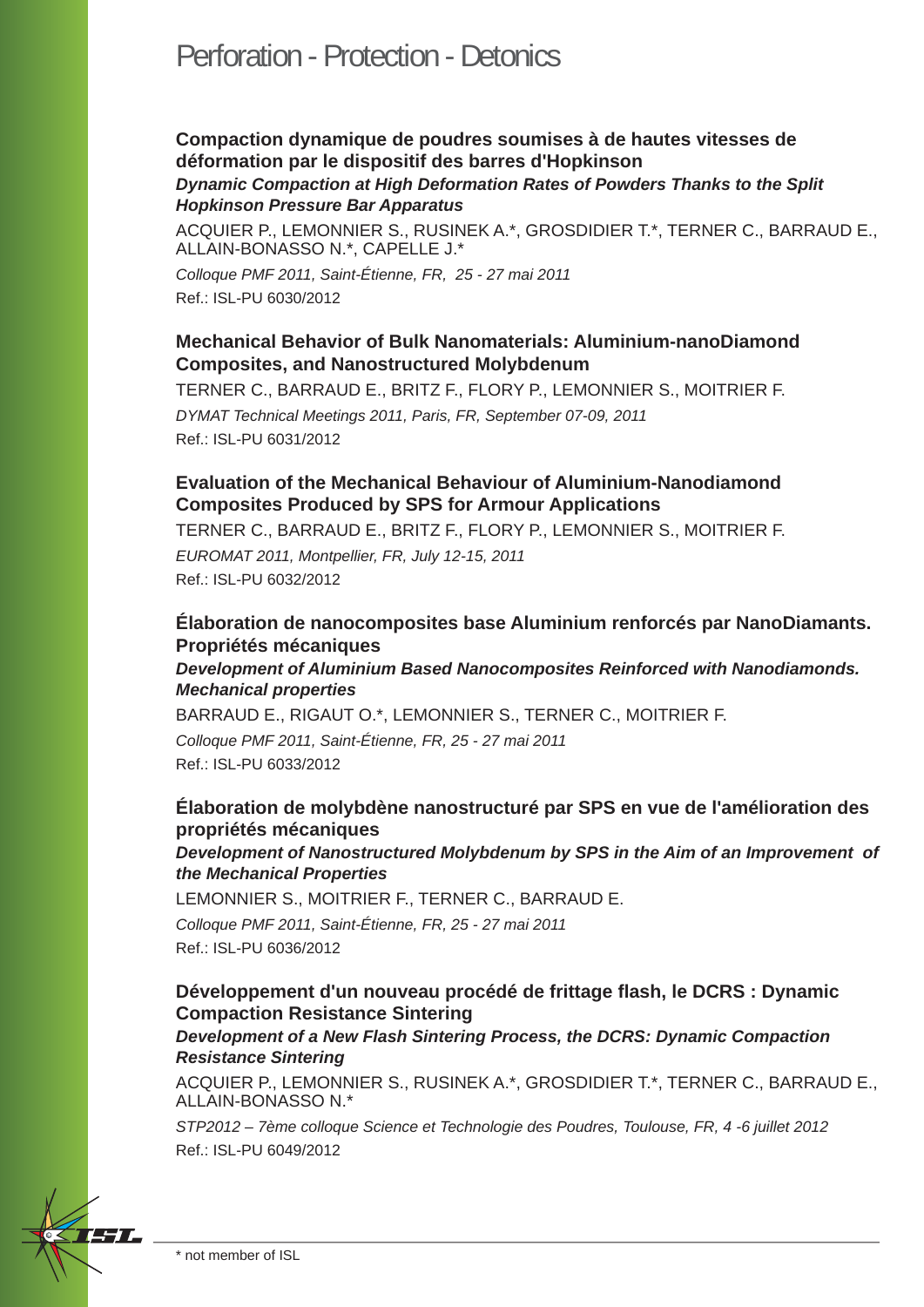## Perforation - Protection - Detonics

### **Le DCRS : Dynamic Compaction Resistance Sintering. Un dispositif de frittage fl ash à compaction dynamique**

*The DCRS: Dynamic Compaction Resistance Sintering. A Home-made Flash Sintering Device with a Dynamic Compaction Ability*

ACQUIER P., LEMONNIER S., TERNER C., ALLAIN-BONASSO N.\*, RUSINEK A.\*, GROSDIDIER T.\*, BARRAUD E.

*STP2012 – 7ème colloque Science et Technologie des Poudres, Toulouse, FR, 4 -6 juillet 2012* Ref.: ISL-PR-PU 6050/2012

#### **The DCRS: Dynamic Compaction Resistance Sintering. A Flash Sintering Process with a Dynamic Loading Ability**

ACQUIER P., LEMONNIER S., RUSINEK A.\*, GROSDIDIER T.\*, TERNER C., BARRAUD E., ALLAIN-BONASSO N.\*

*Dymat 2012, Freiburg, DE, September 03-07, 2012* Ref.: ISL-PR-PU 6066/2012

EST L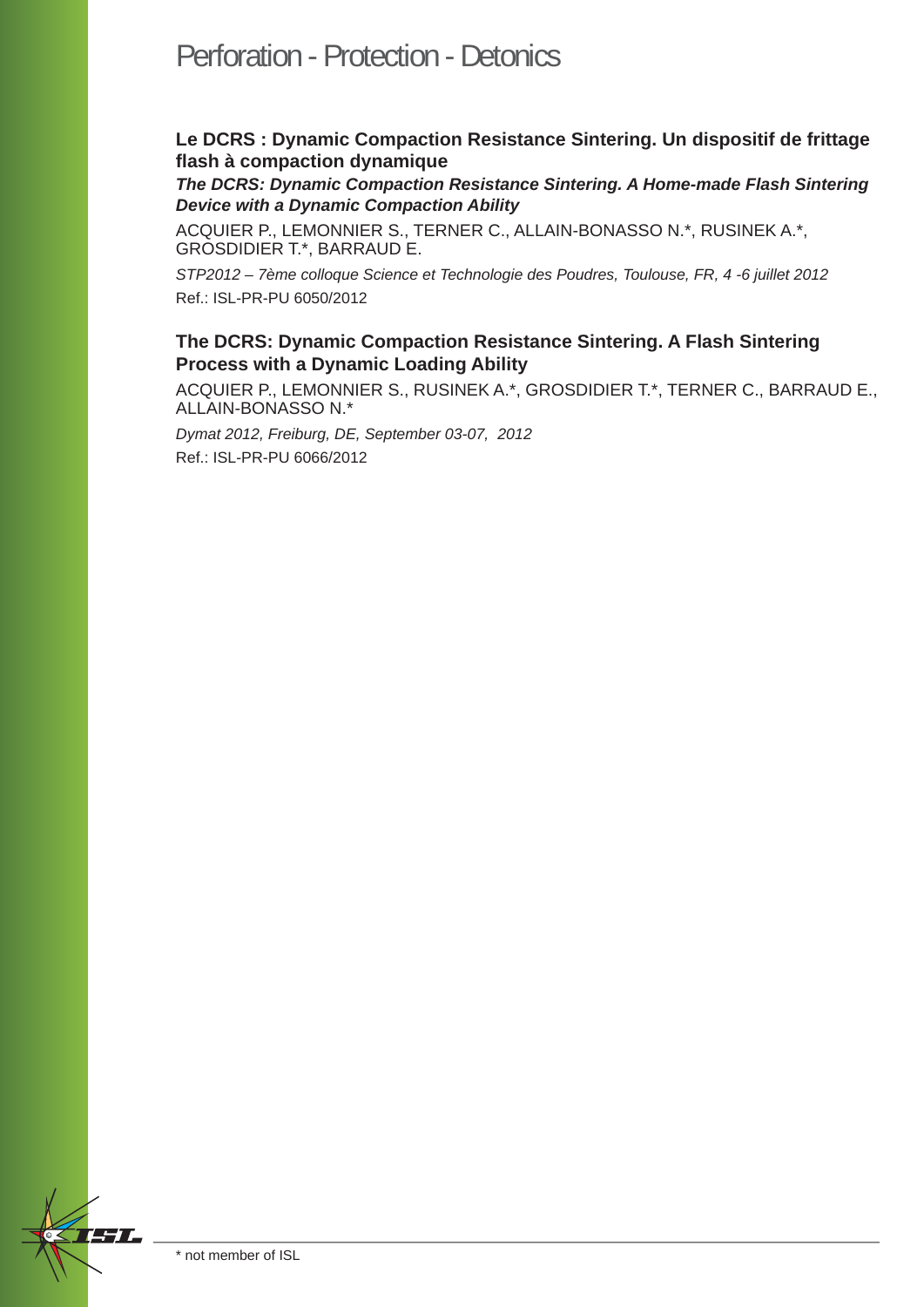## Acoustics and Protection of the Soldier

## **Propagation à grande distance de bruits impulsionnels de fort niveau** *Long Distance Propagation of High Level Impulsive Noises*

NAZ P., CHEINET S., PORTAFAX M.

*ACOUSTICS 2012, 11ème Congrès Français d'Acoustique, Nantes, FR, 23-27 avril 2012* Ref.: ISL-PU 6024/2012

## **Advanced Detection of Weapon Firing: Comparison of two Types of Sensor Network**

NAZ P., SCHNEIDER A., HENGY S., LAURENZIS M.

*NATO/SET-183 Symposium on Persistent Surveillance: Networks, Sensors, Architecture, Quebec City, Canada, 30 April - 01 May 2012 - © NATO RTO* Ref.: ISL-U-PU 6026/2012

## **Finite-Difference Time-Domain Simulation of Sound Propagation through Turbulent Atmosphere**

EHRHARDT L., CHEINET S., JUVÉ D.\*

*Acoustics 2012, Hong Kong, CN, 13-18 May 2012, joint with the 163rd Meeting of the Acoustical Society of America (ASA) - © Acoustical Society of America* Ref.: ISL-U-PU 6035/2012

## **Spatial Localization of Sounds with Hearing Protection Devices Allowing Speech Communication**

ZIMPFER V., SARAFIAN D.\*, BUCK K., HAMERY P.

*Acoustics 2012, 11ème Congrès Français d'Acoustique, Nantes, FR, 23-27 April 2012, and "2012 Annual IOA Meeting"* Ref.: ISL-PU 6037/2012

#### **Scientifi c Basis and Shortcomings of EU Impulse Noise Standards**

BUCK K., ZIMPFER V., HAMERY P.

*Acoustical Society of America, Vol. 131, Issue 4, pp. 3531 (2012)* Ref.: ISL-PU 6038/2012

## **A Numerical Approach to Sound Levels in Near-Surface Refractive Shadows** CHEINET S.

*Journal of the Acoustical Society of America, 2012, Vol. 131(3), 1946-1958 - © 2012 Acoustical Society of America*

Ref.: ISL-PR-U-PU 6044/2012

## **Source Localization Corrections for Airborne Acoustic Platforms Based on Climatological Assessment of Temperature and Wind Velocity Profi les**

OSTASHEV V. E.\*, CHEINET S., COLLIER S. L.\*, REIFF Ch.\*, LIGON D. A.\*, WILSON D. K.\*, NOBLE J. M.\*, ALBERTS W. C. K. II\*

*Proc. SPIE 8389, 838910 (2012), Conference on Ground/Air Multisensor Interoperability, Integration, and Networking for Persistent ISR III, April 23, 2012, Baltimore, MD, US - © 2012 SPIE* Ref.: ISL-U-PU 6045/2012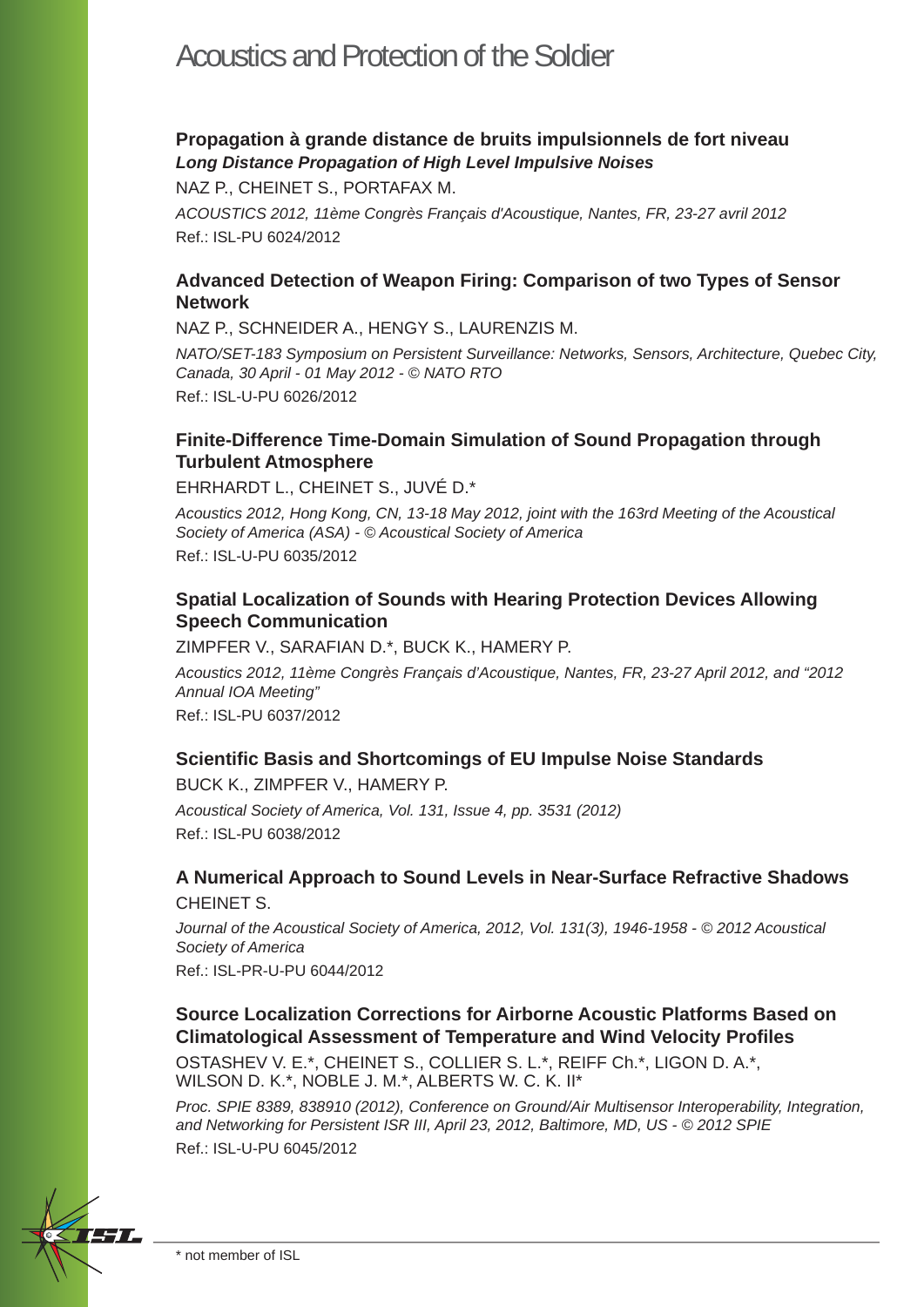## Acoustics and Protection of the Soldier

## **Natural-to-Shouted Voice Transformation for Distance Cues of Monosyllabic Consonant-Vowel-Consonant Words**

FUX T., FENG G.\*, ZIMPFER V.

*ACTA ACUSTICA united with ACUSTICA, Vol. 98 (2012), pp. 839-843 - © S. Hirzel Verlag/EAA* Ref.: ISL-PR-U-PU 6072/2012

#### **Thoracic Impact Pendulum for Low-Velocity Impact Range Assessment**

MAGNAN P., De MEZZO S., HECK S., BECK C.

*Personal Armour Systems Symposium (PASS), Fürth/Nuremberg, DE, September 17-21, 2012*  Ref.: ISL-PR-PU 6073/2012

#### **Wireless Acoustic Modules for Real-time Data Fusion Using Asynchronous Sniper Localization Algorithms**

HENGY S., De MEZZO S., DUFFNER P., NAZ P.

*SPIE Security + Defence Meeting, Edinburgh, UK, 24-28 September 2012 - © 2012 SPIE* Ref.: ISL-U-PU 6086/2012

#### **Unifi ed Modeling of Turbulence Effects on Sound Propagation**

CHEINET S., EHRHARDT L., JUVÉ D.\*, BLANC-BENON P.\*

*Journal of the Acoustical Society of America, 2012, Vol. 132 (4), pp. 2198-2209 - © 2012 Acoustical Society of America*

Ref.: ISL-PR-U-PU 6107/2012

77 T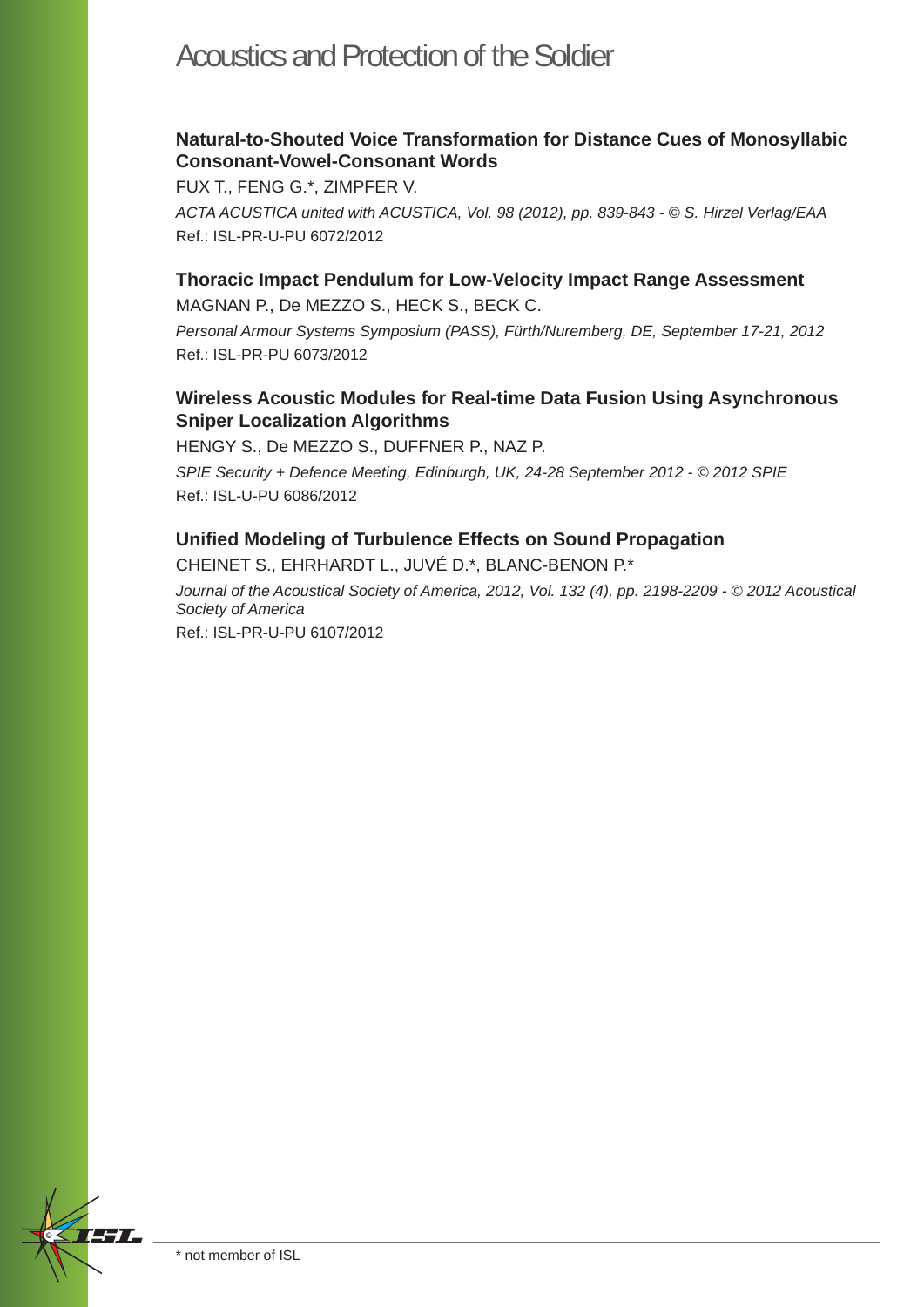## Guidance of Ammunition

## **Conception et réalisation d'un démonstrateur pour un système hybride projectile/drone miniature. État des travaux après 20 mois**

#### *Conception and Realisation of a Demonstrator for a Hybrid Projectile/MAV System. State of the Worf after 20 Months*

GNEMMI P., CHANGEY S., ROUSSEL E., MEDER K., REY C., GRANDVALLET B.\*, CHAUFFAUT C.\*, BERNARD L., SCHERTZER S., WEY P., BOUTAYEB M.\*, LOZANO R.\*, SIRYANI R.\*, KOEHL A., BERNER C., MARTINEZ B.

*Workshop Interdiciplinaire sur la Sécurité Globale (WISG 2012) Troyes, FR, 24-25 janvier 2012* Ref.: ISL-PU 6007/2012

#### **Overview of Real-Time Attitude Estimation with Magnetometers**

CHANGEY S., PECHEUR E.

*Symposium Ballistik in Forschung und Technologie, Mannheim, DE, 19.-21. September 2011* Ref.: ISL-PU 6010/2012

#### **Simulation Tool for Performance Evaluations of Guided Ammunitions**

WERNERT Ph., GASSMANN V., THEODOULIS S.

*Symposium Ballistik in Forschung und Technologie, Mannheim, DE, 19.-21. September 2011* Ref.: ISL-PU 6011/2012

#### **Investigations on Dynamic Shell-Induced Distortions of the Geomagnetic Field inside Projectiles**

BERNARD L., SOMMER E., JUNOD E., PECHEUR E., CHANGEY S. *Symposium Ballistik in Forschung und Technologie, Mannheim, DE, 19.-21. September 2011* Ref.: ISL-PU 6012/2012

## **Filtre à fenêtre glissante** *Sliding Window Filter*

GRANDVALLET B.\*, CHANGEY S., ZEMOUCHE A.\*, BOUTAYEB M.\*

*European Journal of Automation - JESA (Journal Européen des Systèmes Automatisés) - Vol. 45 n°4-5-6/2011 - © JESA 2011* Ref.: ISL-PR-U-PU 6013/2012

#### **Real-time Estimation of Projectile Roll Angle Using Magnetometers: In-fl ight Experimental Validation**

CHANGEY S., PECHEUR E., BERNARD L., SOMMER E., WEY P., BERNER C. *Position Location and Navigation Symposium (PLANS), Myrtle Beach/SC, US, April 24-26, 2012 - © IEEE*

Ref.: ISL-U-PU 6018/2012

## **Design of Printed Antennas on Reactive Impedance Substrates for Circular Polarization Operation in S-Band**

BERNARD L., CHERTIER G., SAULEAU R.\*

*6th European Conference on Antennas and Propagation (EuCAP 2012), Prague, CZ, March 26-30, 2012 - © IEEE*

Ref.: ISL-U-PU 6019/2012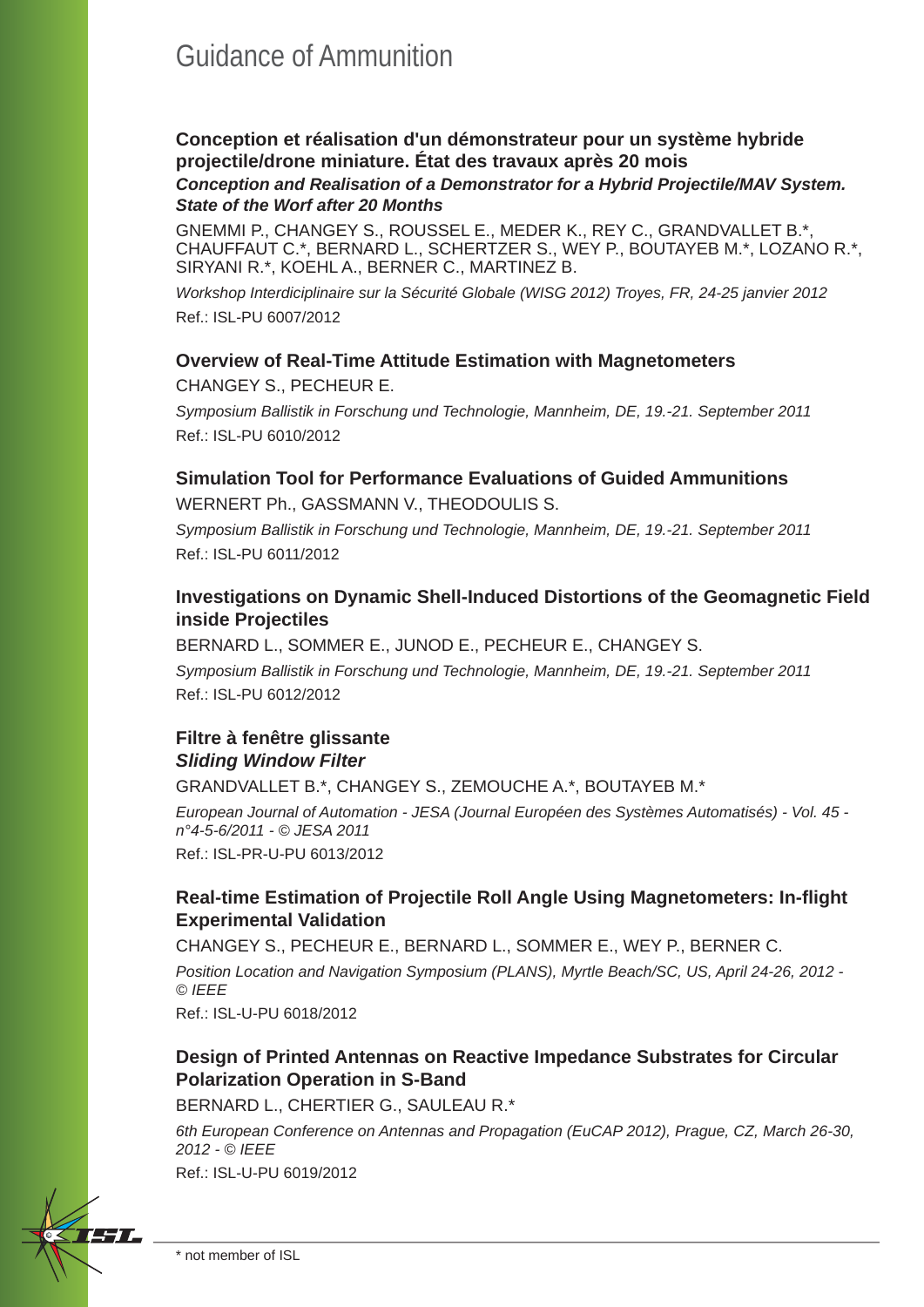## Guidance of Ammunition

#### **GARTEUR AD/AG-48 - Computation Validation on Lateral Jet Interactions at Supersonic Speeds**

GNEMMI P., GRUHN P.\*, LEPLAT M.\*, NOTTIN Ch.\*, WALLIN S.\* *47th International Symposium of Applied Aerodynamics, Paris, FR, March 26-28, 2012* Ref.: ISL-PU 6020/2012

## **Commande par backstepping pour la poursuite de trajectoires d'un drone projectile miniature**

*Backestepping Control for Trajectory Following of a MAV*

DROUOT A.\*, RICHARD E.\*, BOUTAYEB M.\*, CHANGEY S.

*CIFA 2012, 7ème Conférence Internationale Francophone d'Automatique, Grenoble, FR, 4-6 juillet 2012*

Ref.: ISL-U-PU 6043/2012

#### **State of Progress of the Gun Launched Micro Air Vehicle**

ROUSSEL E., GNEMMI P., CHANGEY S. *IMAV 2012, Braunschweig, DE, 3-6 July 2012* Ref.: ISL-PU 6062/2012

### **Preliminary Shock-Tunnel Experiments on Liquid Fragmentation and Atomization in Hypersonic Flows**

SCHLÖFFEL G., SRULIJES J., ALBERS H., BASTIDE M., REY C.

*ICLASS 2012, 12th Triennial International Conference on Liquid Atomization and Spray Systems, Heidelberg, DE, September 2-6, 2012* Ref.: ISL-PR-PU 6078/2012

## **Research Activities at the French-German Research Institute of Saint-Louis (ISL) with a Focus on Guided Ammunitions**

WERNERT Ph.

*Future Land Forces Conference, Amsterdam NL, October 9-10, 2012* Ref.: ISL-PU 6079/2012

## **ISL Research Activities on Future Guided Ammunitions**

WERNERT Ph.

*Joint Munitions Conference, London, UK, June 14-16, 2011* Ref.: ISL-PU 6080/2012

## **Overview of ISL Projects, Technologies and Capabilities in the Field of Guided Ammunitions**

WERNERT Ph., CHARGELÈGUE D.

*EDA Workshop: Precision Guided Ammunition Roadmap and Implementation Plan Study, French-German Research Institute of Saint-Louis (ISL), Saint-Louis, FR, May 17-18, 2011* Ref.: ISL-PU 6081/2012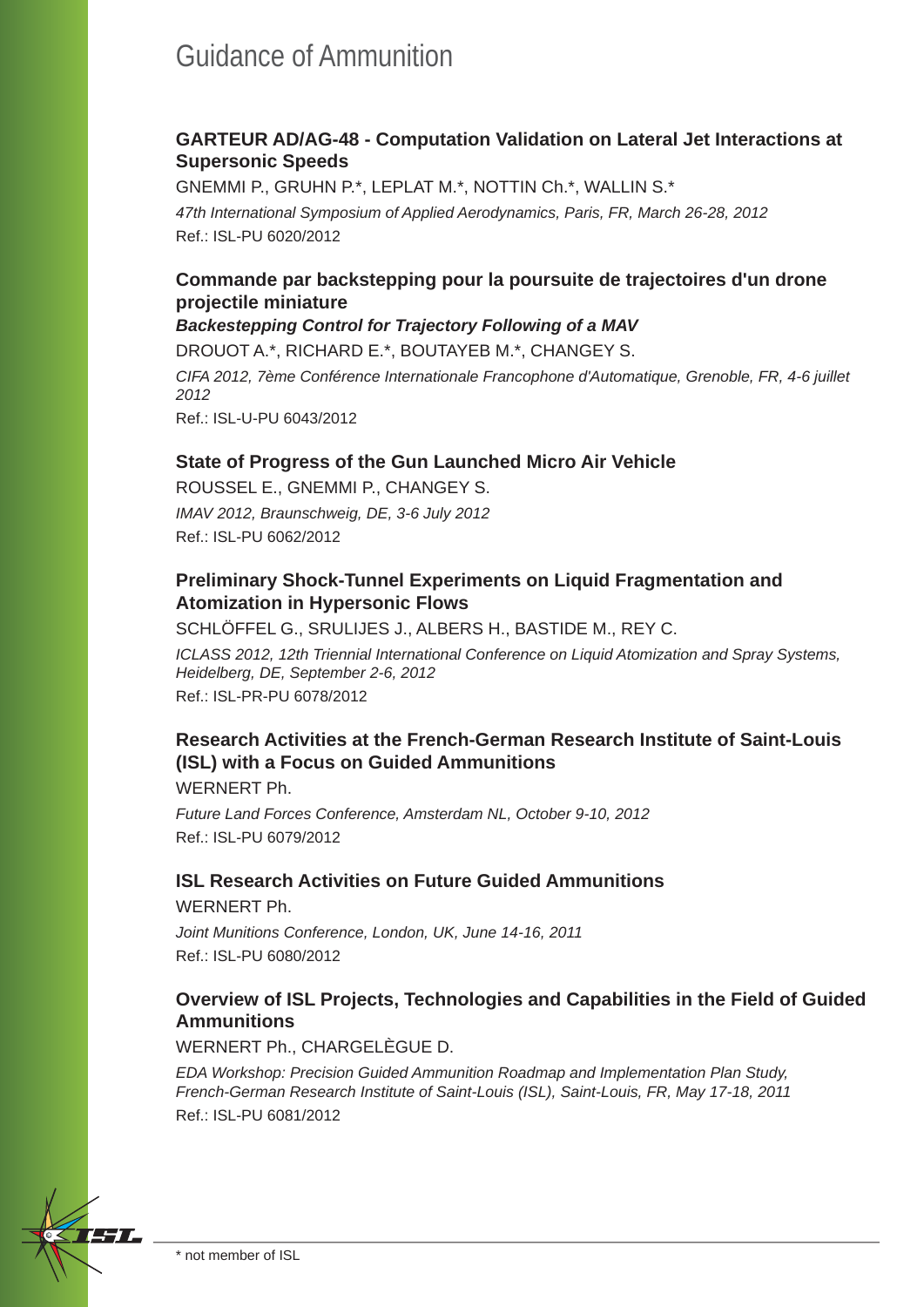# Guidance of Ammunition

## **Current Research on Future Guided Munitions at ISL**

WERNERT Ph. *Land Munition Solutions, Prague, CZ, November 3-5, 2009* Ref.: ISL-PU 6082/2012

#### **ISL Investigations for Existing and New Concepts of Guided Ammunitions** WERNERT Ph.

*Symposium "Ballistik in Forschung und Technologie", Mannheim, DE, November 19-21, 2009* Ref.: ISL-PU 6083/2012

## **Flight Control for a Class of 155 mm Spin-stabilized Projectiles with Reciprocating Canards**

SPAGNI J.\*, THEODOULIS S., WERNERT Ph.

*AIAA Guidance, Navigation and Control Conference 2012, Minneapolis, US, 13-16 August 2012 - © ISL 2012. Published by AIAA with permission* Ref.: ISL-PR-U-PU 6085/2012

## **Determination of Aerodynamic Coefficients from Shock Tunnel Free-Flight Trajectories**

WEY P., BASTIDE M., MARTINEZ B., SRULIJES J., GNEMMI P.

*28th Aerodynamic Measurement Technology, Ground Testing and Flight Testing Conference, New Orleans/Louisiana, US, 25-28 June 2012 - © 2012 ISL. Published by AIAA with permission* Ref.: ISL-U-PU 6090/2012

## **Pressure, Temperature and Free-Flight Projectile-Displacement Measurements during a Plasma Discharge Generated on a Supersonic Projectile**

GNEMMI P., REY C., EICHHORN A., BASTIDE M., STRIBY J.-L.

*Int. J. Aerodynamics, Vol. 3, Nos. 1/2/3, 2013 - © 2013 Inderscience Enterprises Ltd.* Ref.: ISL-PR-U-PU 6104/2012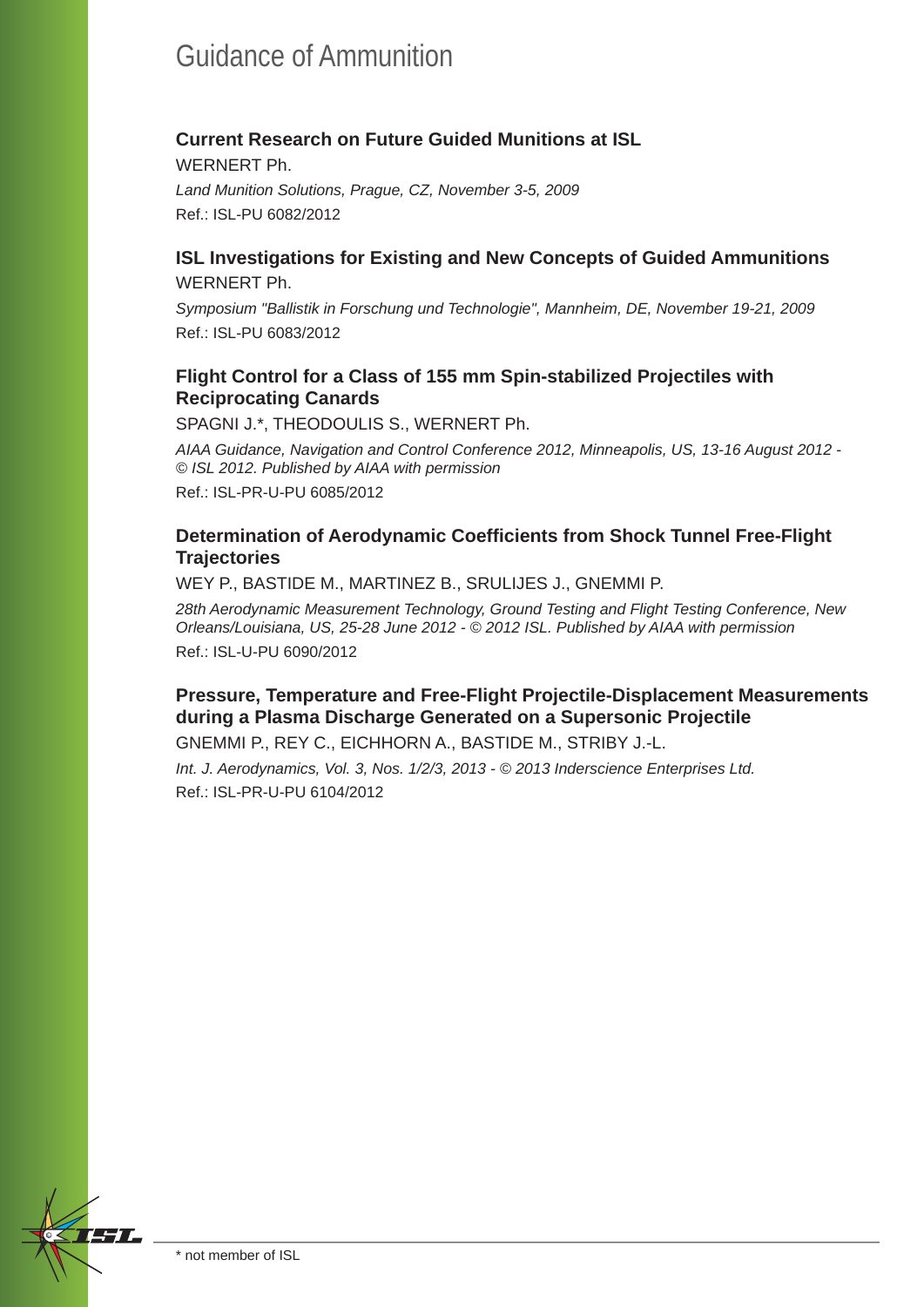## **Modular, Ultra-Compact Marx Generators for Repetitive High-Power Microwave Systems**

BISCHOFF R., DUPEROUX J.P., PINGUET S. *Journal of the Korean Physical Society, Vol. 59, No. 6, December 2011, pp. 3522-3525, Proceedings of the 3rd Euro-Asian Pulsed Power Conference, Jeju, KR, October 10-14, 2010 © The Korean Physical Society 2010* Ref.: ISL-PR-U-PU 6005/2012

#### **European Laboratories for Pulsed Power Research**

SPAHN E., LÖFFLER M.J.\*, BALEVICIUS S.\* *Journal of the Korean Physical Society, Vol. 59, No. 6, December 2011, pp. 3594-3598 Proceedings of the 3rd Euro-Asian Pulsed Power Conference, Jeju, KR, October 10-14, 2010 © The Korean Physical Society 2010* Ref.: ISL-PR-U-PU 6008/2012

## **Le SMES comme source d'alimentation impulsionnelle pour le lanceur à rails** *SMES: Pulsed Power Supply for Railguns*

TIXADOR P\*, LEHMANN P., BADEL A.\*, AMIET M.\* *La revue 3EI n° 67, janvier 2012, pp. 42-47 - © SEE* Ref.: ISL-U-PU 6009/2012

#### **Effets biologiques des rayonnements ultra-large bande très haute puissance : axe de recherche à l'ISL**

*Biological Effects of Ultra-wideband Pulses: Research Program at ISL*

SCHUNCK Th., BIETH F.

*Journées scientifi ques 2012 de l'URSI-France, "Champs électromagnétiques de la dosimétrie à la santé humaine", CNAM, Paris, FR, 3-4 avril 2012* Ref.: ISL-PU 6021/2012

## **Light Triggered 4H-SiC Thyristors with an Etched Guard Ring Assisted JTE**

DHEILLY N.\*, PLANSON D.\*, PÂQUES G., SCHARNHOLZ S. *Solid-State Electronics 73 (2012) 32–36 - © 2012 Elsevier* Ref.: ISL-PR-U-PU 6034/2012

#### **Thyristors GTO haute tension en carbure de silicium avec terminaison JTE gravée**

#### *High Voltage Silicon Carbide GTO Thyristors with an Etched Junction Termination Extension*

SCHARNHOLZ S., PÂQUES G., VERGNE B., MAURER C., DHEILLY N.\*, De DONCKER R.W.\*, PLANSON D.\*

*14ème édition de la Conférence Électronique de Puissance du Futur (EPF 2012), Bordeaux, FR, 5-7 juillet 2012*

Ref.: ISL-PU 6054/2012

#### **Ceramic Packing Reliability Study of a 13.5 kV Multichip Thyristor**

VERGNE B., GAUTHIER-BLUM C., BROMMER V., SCHARNHOLZ S., SPAHN E., WELLEMAN A.\*

*Pulsed Power Conference (PPC), Chicago, US, June 20-26, 2012 - © 2011 IEEE* Ref.: ISL-U-PU 6055/2012

\* not member of ISL

EST P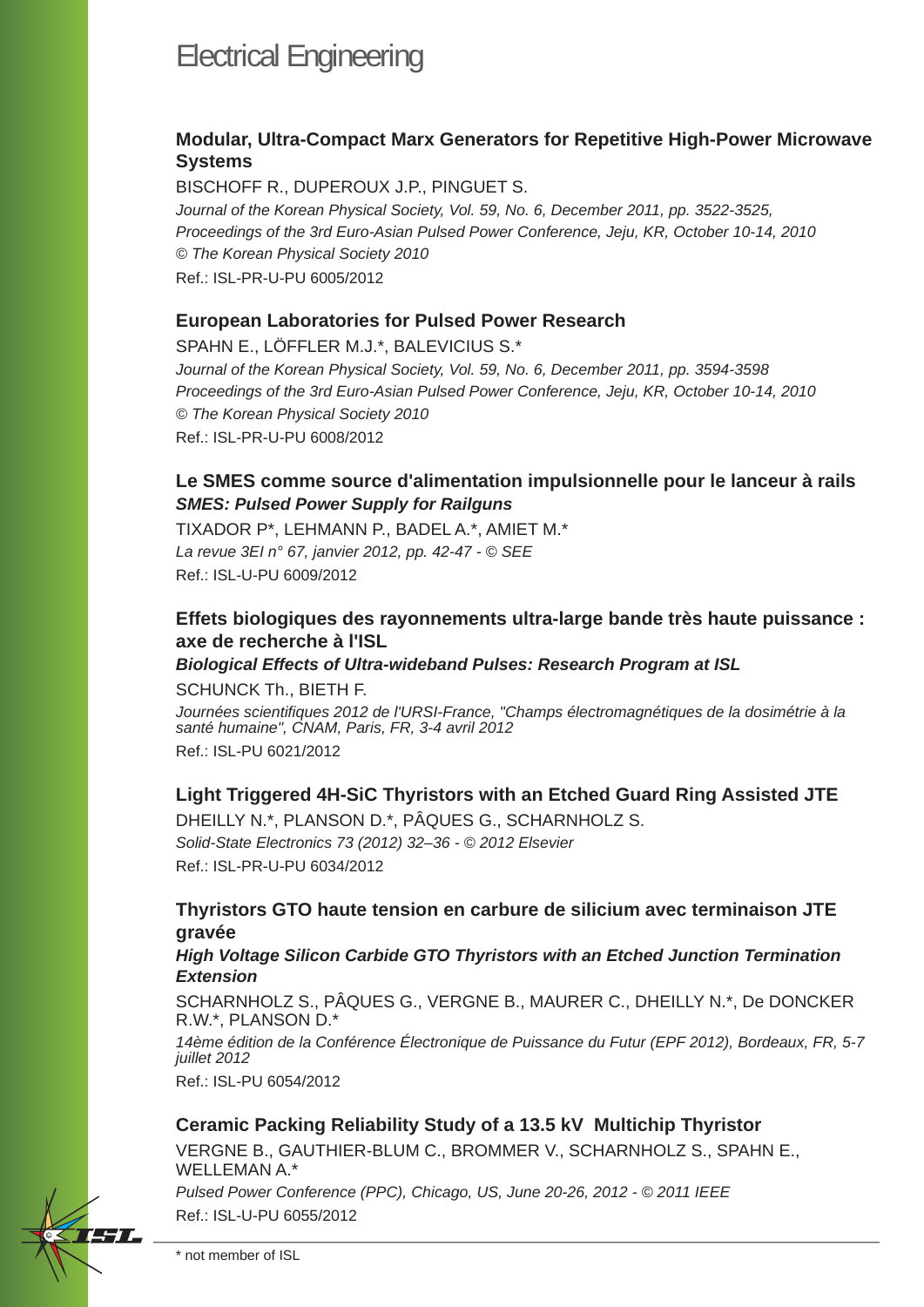## **Comparison of SiC Thyristors with Differently Etched JTEs**

PÂQUES G., SCHARNHOLZ S., DHEILLY N.\*, PLANSON D.\*, De DONCKER R.W.\* *Materials Science Forum Vols. 717-720 (2012), pp. 1167-1170 © (2012) Trans Tech Publications, Switzerland* Ref.: ISL-PR-U-PU 6056/2012

## **Pulse Characterization of Optically Triggered SiC Thyristors**

DHEILLY N.\*, PÂQUES G., SCHARNHOLZ S., PLANSON D.\* *Materials Science Forum Vols. 717-720 (2012), pp. 1179-1182 © (2012) Trans Tech Publications, Switzerland* Ref.: ISL-PR-U-PU 6057/2012

77 T